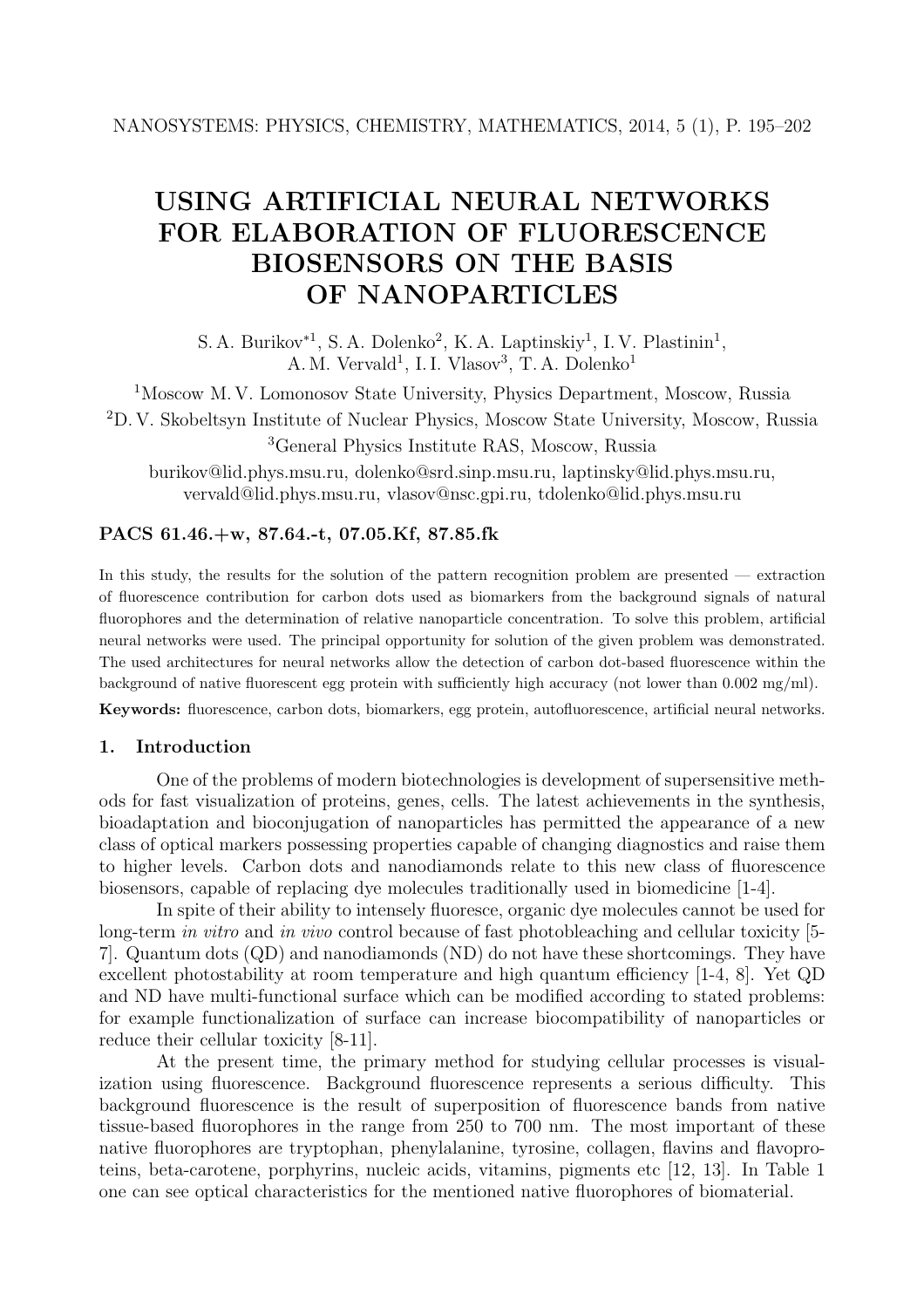| Fluorophores            | Absorption maxima | Emission maxima  |
|-------------------------|-------------------|------------------|
| ollagen, elastin        | $325$ nm          | $400$ nm         |
| Tryptophan              | $280$ nm          | $350 \text{ nm}$ |
| Tyrosine                | $275$ nm          | $300 \text{ nm}$ |
| Phenylalanine           | $260$ nm          | $280$ nm         |
| Pyridoxine              | $324$ nm          | $400$ nm         |
| <b>NADH</b>             | $260$ nm          | $440$ nm         |
| Lipofuscin              |                   | $430 - 540$ nm   |
| Eosinophils—circulating |                   | $440 - 550$ nm   |

TABLE 1. Optical characteristics of native fluorophores of biotissue [13]

Autofluorescence significantly impedes the monitoring of ongoing processes and the motion of fluorescent nanoparticles. That is why the problem of separating the fluorescence signal of the nanoparticles-markers from the native fluorescence of biological tissue is very urgent. Currently, the problem of background fluorescence is solved either by experimental methods – in order to reduce the background signal, laser incident radiation is focused in very small volume [14] or by optimal choice of the nanoparticle's properties and functionalization of their surface [10, 11, 15].

In this paper, a suggested means to solve the problem of separating nanoparticle fluorescence from the background native fluorescence of biomaterial is by the method of pattern recognition – by means of artificial neural networks [16]. Despite the very wide application of pattern recognition in biomedicine [17, 18], the authors of this paper are not aware of studies concerning the use of these methods to solve the problem of separating nanoparticle fluorescence from that of native biological tissue.

The aim of this work is the elaboration of a methodology using neural network algorithms to extract the optical response of a certain component of multi-component mixture from the background of overlapped optical responses of the other components.

## **2. Materials**

Egg protein was used as biological tissue. Since the egg is a single cell, then such choice of bioobject excluded difficulties concerned with the introduction of nanoparticles into the cell.

It is known that nanoparticles synthesized via the oxidation of carbon materials have fluorescent properties, they are biocompatible, non-toxic and can be used as fluorescence biosensors [19-22]. In this study, biosensors were elaborated on the basis of carbon dots (CD) synthesized by oxidation of graphite with a mixture of sulfuric (95%) and nitric (68%) acids in a 3:1 ratio (CD were synthesized in International Technology Center, Raleigh, USA) [21].

In Fig. 1, Raman scattering (RS) and fluorescence (FL) spectra of an aqueous suspension of CD (0.01 mg/ml), egg protein and egg protein with introduced nanoparticles (concentration of CD in protein  $-0.01 \text{ mg/ml}$ ) are shown. Excitation wavelength was 405 nm. Band with maximum near 470 nm corresponds to water RS valence band. Carbon dots fluoresce from 430 to 680 nm with a maximum near 500–505 nm (Fig. 1). The native fluorescence of egg protein represents a combination of an intense broad band from 430 to 730 nm with maximum near 480 nm and weaker bands with maxima of 640 nm, 655–660 nm and 675 nm. It follows from Fig. 1 and Table 1 that collagen, elastin, pyridoxine, NADF,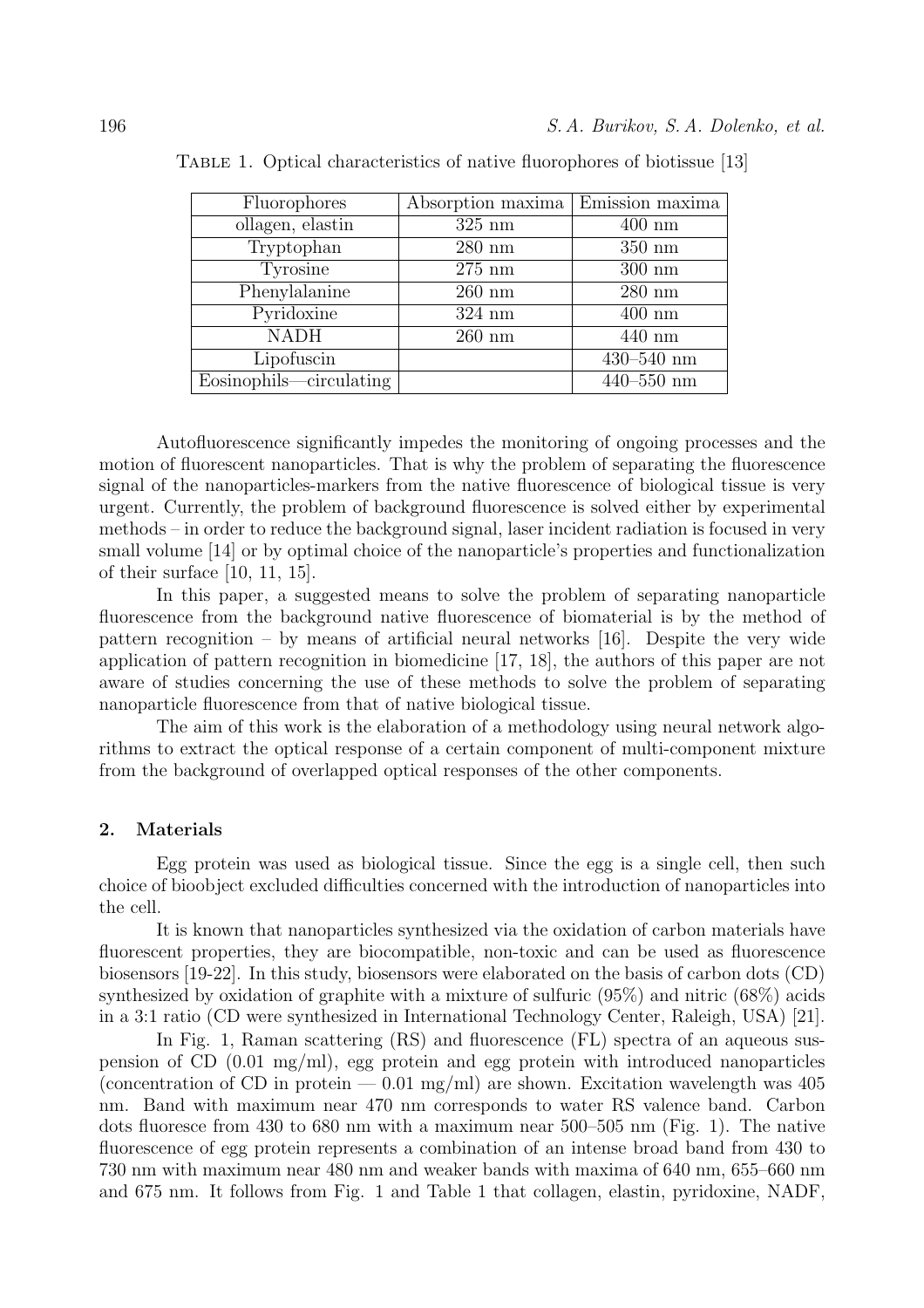

Fig. 1. Spectra of optical response of egg protein, suspension of CD in water and CD in egg protein under excitation at 405 nm

flavins and lipo-pigments make their fluorescence contribution in the main band of FL of egg protein. Weak bands near 640–670 nm are caused by porphyrin fluorescence.



Fig. 2. Fluorescence spectra of egg protein, solution of CD in water and CD in egg protein. Water Raman valence band was subtracted, spectra were normalized by maximal intensity

Analysis of spectra shows that bands of CD fluorescence and egg protein strongly overlap but they differ by position of maximum (Fig. 2, Table 1). The FL spectrum of egg protein with introduced CD shows broad band from 400 to 730 nm with maximum near 490–495 nm (at CD concentration 0.01 mg/ml).

It is evident that the motion of nanoparticles in a biological object is among the processes exerting an influence on the intensity and shape of the nanoparticles' FL. At first, the concentration of CD changes and this changes the intensity of FL. Secondly, surface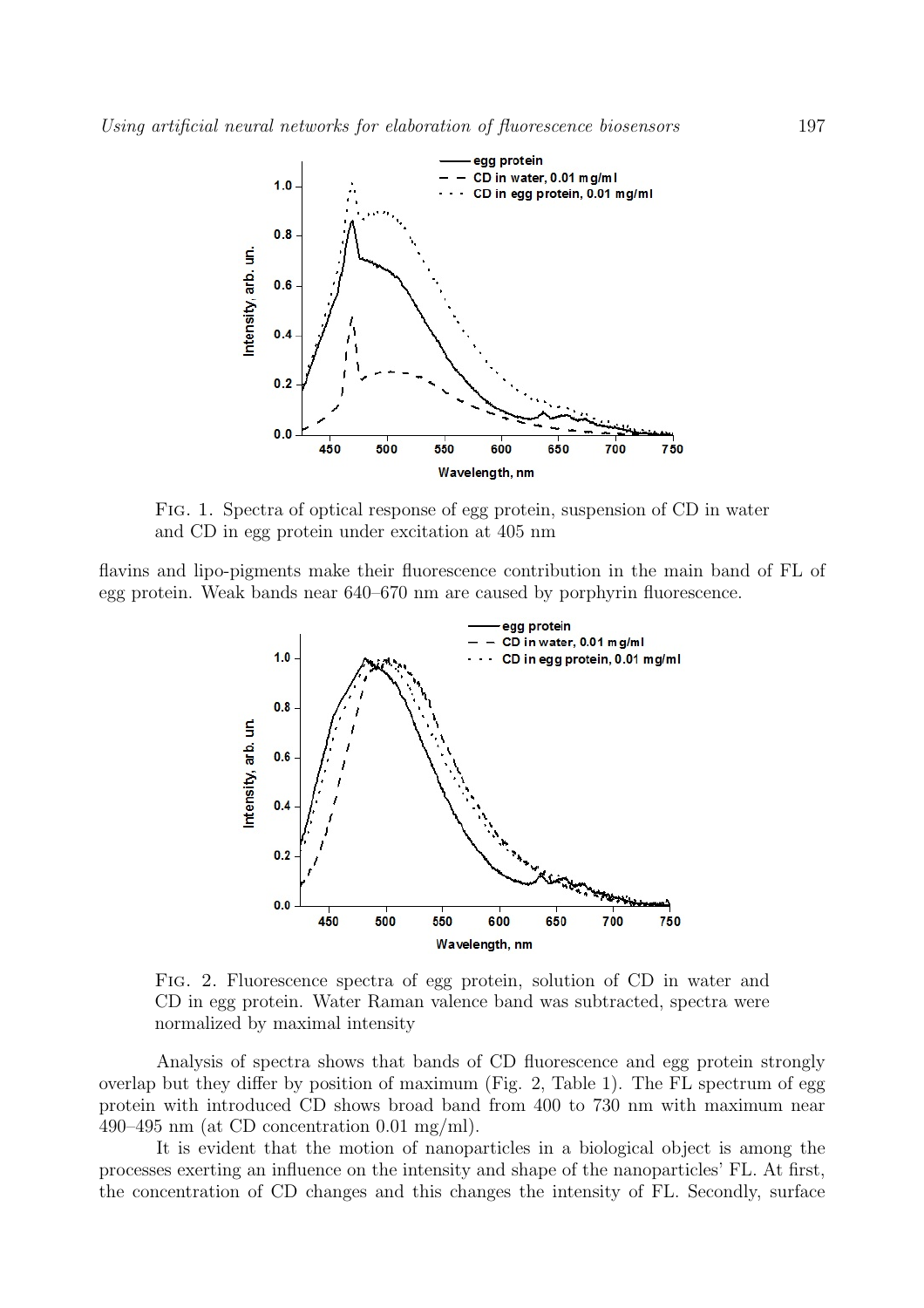functional groups on the nanoparticles interact with different components of biological tissues. These interactions are very complicated and are still far from being well understood, but they strongly change the FL of both native fluorophores and nanoparticles. Both significant quenching of the nanoparticles' FL and considerable intensification of FL are possible. That is why it is impossible to construct an analytical model for the change of total FL for egg protein and CD during the motion of nanoparticles in biomaterial. This means that it is impossible to directly solve the problem by usual mathematical methods, and therefore, the inverse problem of extracting the CD fluorescence contribution from the background of protein fluorescence during motion of nanoparticles in cells. In this study, algorithms of artificial neural networks (ANN) were used for the detection of CD fluorescence in the autofluorescence background of the protein.

# **3. Methods**

ANN are widely used to solve problems of pattern recognition. ANN are class of mathematical algorithms showing very high efficiency during the solution of problems of intellectual data mining – problems of approximation, prediction, estimation, classification and pattern recognition. ANN are used for the solution of inverse problems because of their properties, e.g. training by example, high noise-immunity and resistance to contradictory data [16, 23].

In this study, the inverse problem was solved by ANN using an "experimentalbased" — approach [24-26]. In this approach, experimental data are used for ANN training. The shortcoming of this approach is insufficient representativity of the data sets, since obtaining an immense amount of experimental material is incredibly tedious work. The main advantages of this approach are: the network is trained with real instrumental noise which raises the accuracy for inverse problem solutions, when ANN is trained directly on experimental data, all molecular interactions are taken into consideration [24-26]. This is very important for our problem, since the object of our research is living biological material whose condition can appreciably change as a result of long-term laser irradiation.

In this context, the following methods using ANN were elaborated in order to solve the stated inverse problem of optical biopsy:

1) Method for detection of CD fluorescence against the background of biotissue autofluorescence by fluorescence spectrum of the sample.

The considered problem is the simplest variant of a classification problem – determination of whether a pattern belongs to one of two non-crossing classes (nanoparticles present — no nanoparticles). A methodology for solving the problem of CD detection by their fluorescence in biological tissues would allow biomarker tracking and ensure targeted delivery of the biologically active supplements attached to the nanoparticle to the desired locations.

2) Method of determining the minimal CD concentration when the presence of nanoparticles is confidently detected against the background of proper biotissue fluorescence, i.e. determination of the threshold of sensitivity for the method as a whole.

3) Method for solving the inverse problem of nanoparticle concentration determination in biomaterials.

The considered inverse problem is rather complicated, but without its solution, the problem of drug delivery by fluorescing nanoparticles remains unsettled. In order to estimate the quantity of drugs or biologically active supplements delivered to the target receptors, it is necessary to determine concentration of nanoparticles that have reached their targets.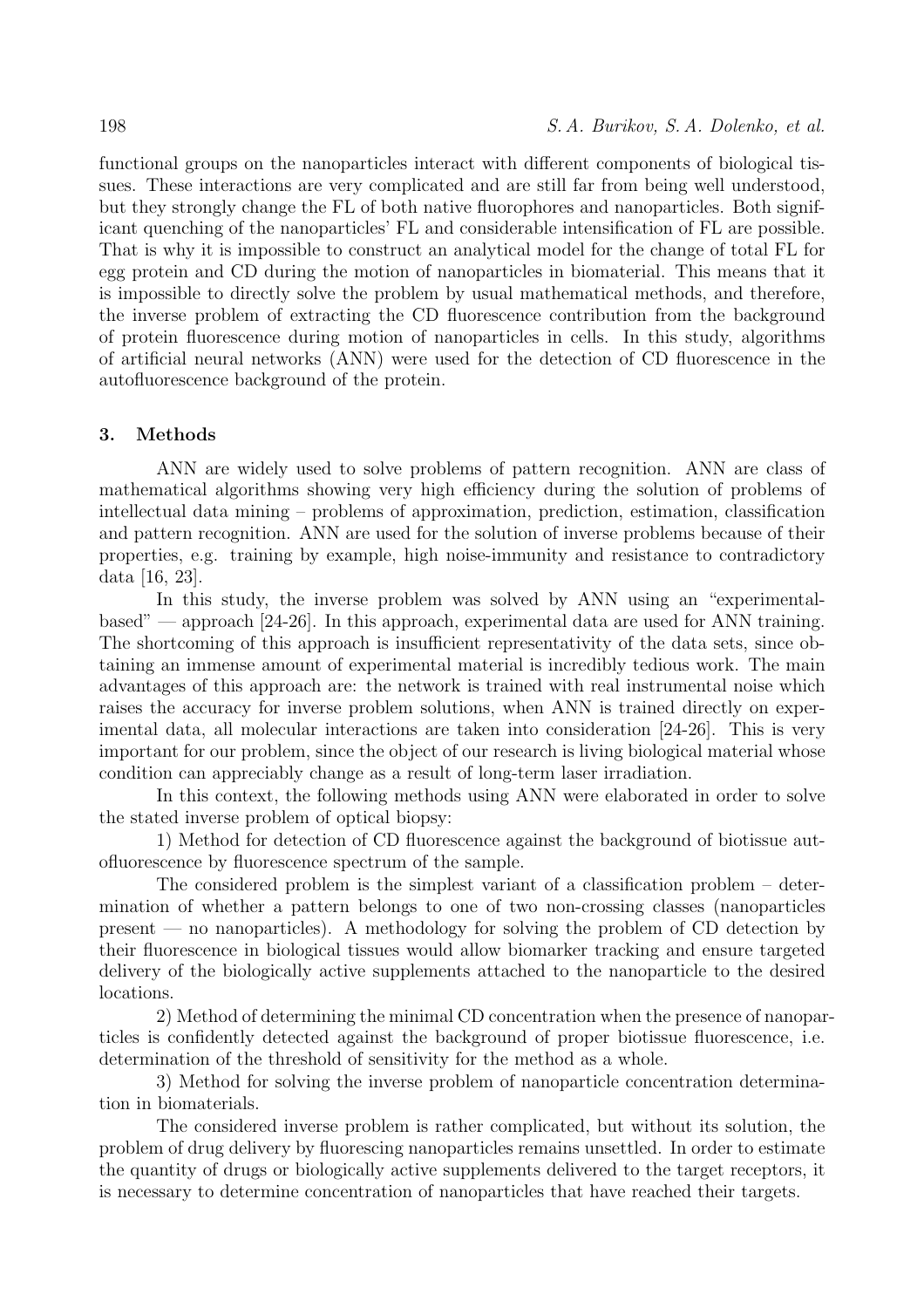#### **4. Experiment**

Raman and FL spectra of egg protein with introduced CD were obtained using a laser spectrometer. For excitation of optical signal diode laser (wavelength 405 nm, incident power on the sample 50 mW) was used. Spectra were measured in a stepwise manner with registration by PMT from 430–750 nm. Spectral resolution was 0.5 nm. The temperature of samples during measurement was stabilized at 22.0*±*0.1 ◦C. Spectra were corrected for laser power and accumulation time. Further mathematical processing of spectra consisted in subtraction of pedestal caused by elastic scattering of light in the cuvette with the sample, and normalization of spectra to the area of water Raman valence band.



Fig. 3. Spectra of optical response of suspensions of CD in egg protein at different concentrations

Two series of RS and FL spectra were obtained in the experiment for two different egg proteins with introduced CD in the concentration range from 0 to  $0.02 \text{ mg/ml}$  with increments 0.00075 mg/ml. In Fig. 3, one can see some experimental RS and FL spectra for egg proteins with CD at different concentrations. The obtained data array was used to solve the stated inverse problem using ANN in the context of an "experimental-based" approach.

#### **5. Use of ANN. Results and Discussion**

To implement the "experiment-based" approach, both available series of experimental spectra were used: Series 1 (15 spectra in the CD concentration range from 0 to 0.02 mg/ml) and Series 2 (28 spectra in the same concentration range). All spectra in a series were obtained for the same protein, but different series were obtained for different proteins. That is why ANN was trained by data from Series 2, and Series 1 was used as independent data for examination of ANN and testing of its stability against change of protein.

All experimental data were divided into three sets: training (23 patterns), test (5) and examination (15). As the number of patterns was very small, 5 different divisions were used and quantitative results were averaged over all 5 divisions. Every division was performed in a regular manner (for example, every 5-th pattern in the order of increasing CD concentration was taken to the test set). The data of Series 1 were used as the examination set. So, operation of the obtained networks was assessed not just by independent data from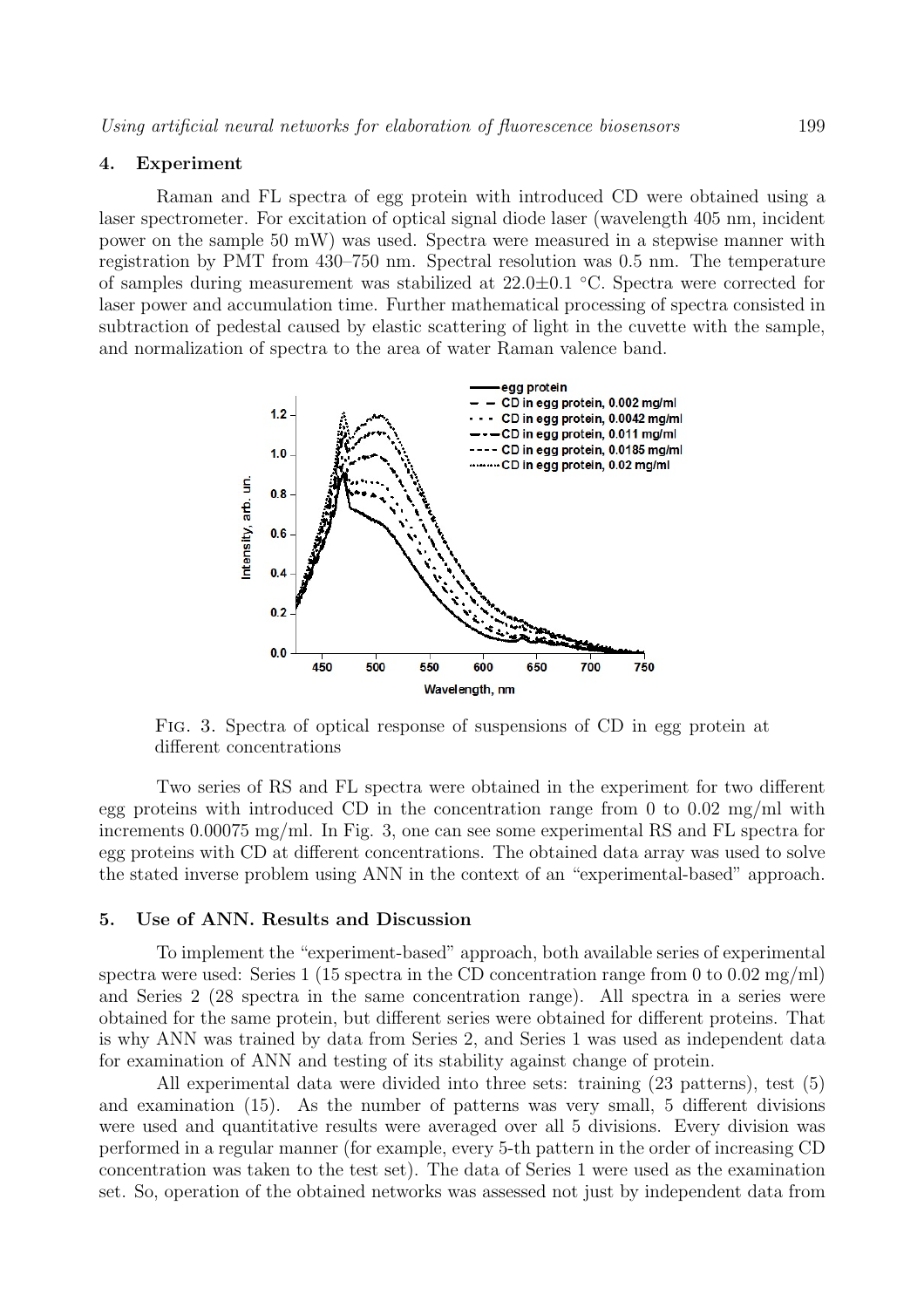the same experiment, but by data from another experiment. This provided an estimate for the stability of the solution against changes in the object and experimental conditions.

The following adaptive algorithms were used to solve this problem: 1) Perception with one hidden layer, trained by the algorithm of error backpropagation [16]; 2) General regression neural network [23]; 3) Group method of data handling [27]. For all the calculations, software package NeuroShell 2 [28] was used.

Table 2. Values of the mean absolute error (MAE) of determination of CD concentration (in mg/ml) on various data sets for various algorithms of data processing

| Algorithm $\setminus$ Data set   Training |         | Test                              | Series 1                                            |
|-------------------------------------------|---------|-----------------------------------|-----------------------------------------------------|
| Perceptron                                | 0.00034 |                                   | 0.00154   0.00405                                   |
| GRNN, USF                                 |         |                                   | $\overline{0.00000}$ $\overline{0.00164}$   0.00172 |
| GRNN, ICSF                                | 0.00000 |                                   | $\vert 0.00066 \vert 0.00176$                       |
| <b>GMDH</b>                               |         | $0.00064$   $0.00061$   $0.00584$ |                                                     |

In Table 2, the results obtained with the four described adaptive methods on three data sets (training, test, examination — Series 1) are presented. The results obtained on examination set are the most informative. The obtained results allow us to make the following conclusions.

1) Best results on examination set were demonstrated by both modifications of GRNN. Perceptron showed comparable results on training and test sets but turned out to be substantially less stable against changes in experimental conditions. This is demonstrated by the results obtained on examination set (Series 1).

2) As was expected, the worst stability was demonstrated by GMDH. With such a small number of patterns in the training array (28), the method can construct only very simple models showing sufficiently high results on the training array, but incapable of data generalization.

3) For both modifications of GRNN, mean absolute error on examination set (for Series 1) was about  $0.0017 \text{ mg/ml}$  (Table 2). This makes it possible to state that the minimum detectable CD concentration against the background of egg protein FL does not exceed 0.002 mg/ml.

The considered problem in its initial statement is characterized by the extremely unfavorable ratio of the number of patterns in the training set (23) and the number of input features (651). That is why the next direction of studies will be the consideration of algorithms which reduce the input dimensionality of the problem, i.e. reduce the number of data input features.

## **6. Conclusion**

In this paper, the principle aim of solving the inverse problem of optical visualization — extraction of nanoparticle fluorescence from the background of an inherently fluorescencent biological environment using neural network algorithms has been demonstrated. It has been shown that ANN allow the detection of CD fluorescence against the background of an inherently fluorescencent egg protein with sufficiently low concentration threshold for detection (not greater than  $0.002 \text{ mg/ml}$ ). It is worth noting that to obtain a contrasting image of nanoparticle fluorescence in living cells by confocal optical microscopy, the operating concentration of the aqueous suspension introduced into the cell may be 2 orders of magnitude higher than for the ANN method.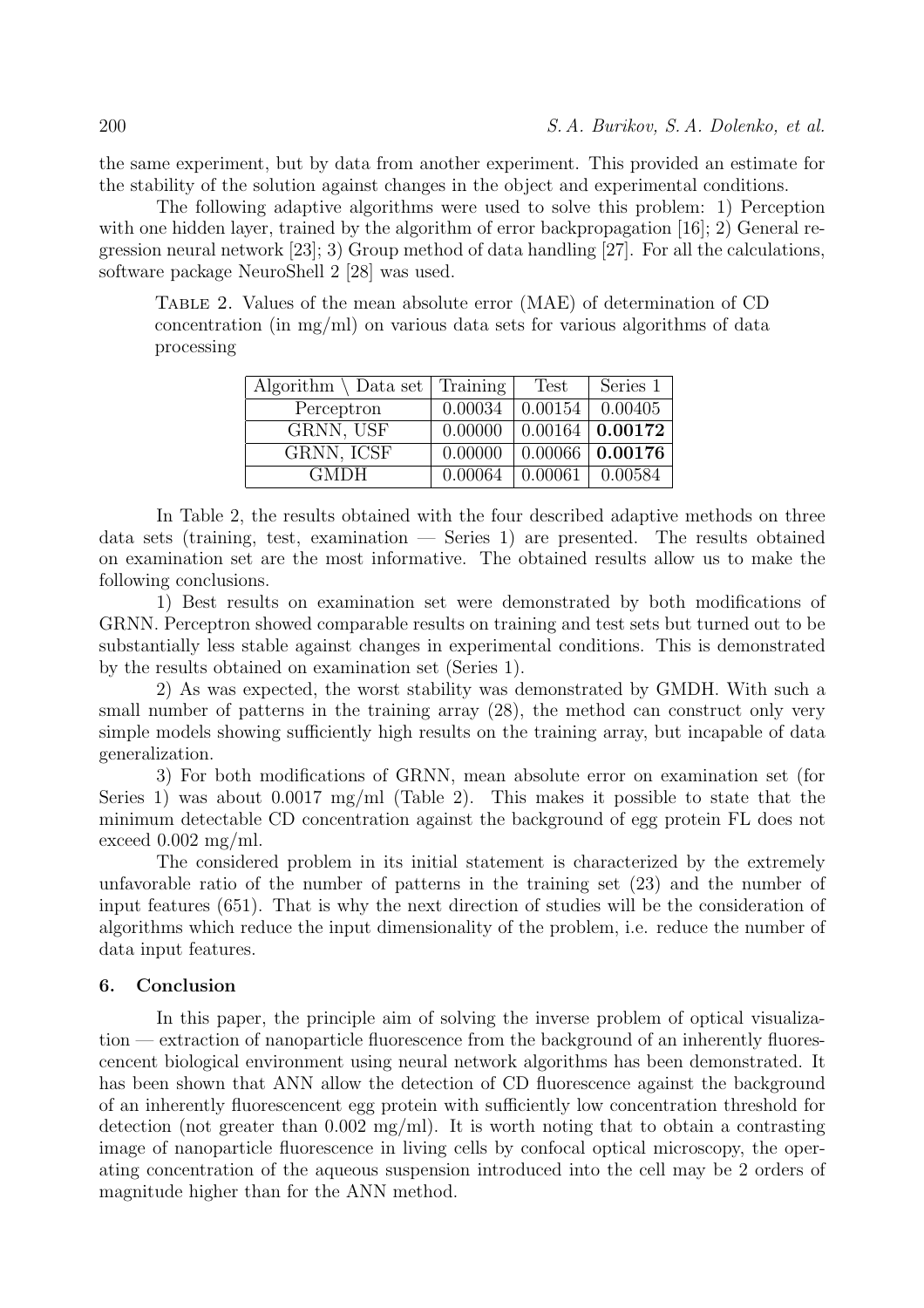#### **Acknowledgements**

The authors of this paper wish to thank O. Shenderova from International Technology Center (North Carolina, USA) for the synthesis of CD. This work was supported in part by RFBR grants no. 12-01-31523-mol a, 11-05-01160 a, 12-01-00958 a and 11-02-01432 a, the grant of RAS program no. 24, the grant of President of the Russian Federation for leading scientific schools no 3076.2012.

## **References**

- [1] D. Ho (ed.). *Nanodiamonds, Applications in Biology and Nanoscale Medicine*. Springer, New York, 286 p. (2009).
- [2] J.-H. Liu, S.-T. Yang, X.-X. Chen, H. Wang. Fluorescent Carbon Dots and Nanodiamonds for Biological Imaging: Preparation, Application, Pharmacokinetics and Toxicity. *Current Drug Metabolism*, **13**, P. 1046–1056 (2012).
- [3] A.M. Schrand, S.A.C. Hens, O.A. Shenderova. Nanodiamond Particles: Properties and Perspectives for Bioapplications. *Critical Reviews in Solid State and Materials Sciences*, **34**, P. 18–74 (2009).
- [4] Y.Y. Hui, C.L. Cheng, H.C. Chang. Nanodiamonds for optical bioimaging. *J. Phys. D: Appl. Phys.*, **43**, P. 374021–374031 (2010).
- [5] C. Eggeling, J. Widengren, R. Rigler, C.A.M. Seidel. Photobleaching of Fluorescent Dyes under Conditions Used for Single-Molecule Detection: Evidence of Two-Step Photolysis. *Anal. Chem.*, **70**, P. 2651– 2659 (1998).
- [6] A.M. Scutaru, A. Krüger, M. Wenzel, J. Richter, R. Gust. Investigations on the Use of Fluorescence Dyes for Labeling Dendrimers: Cytotoxicity, Accumulation Kinetics, and Intracellular Distribution. *Bioconjugate Chem.*, **21**, P. 2222–2226 (2010).
- [7] M. Haase, C.G. Hubner, F. Nolde, K. Mullen, T. Basche. Photoblinking and photobleaching of rylene diimide dyes. *Phys.Chem.Chem.Phys.*, **13**, P. 1776–1785 (2011).
- [8] V. Biju, T. Itoh, A. Anas, A. Sujith, M. Ishikawa. Semiconductor quantum dots and metal nanoparticles: syntheses, optical properties, and biological applications. *Anal. Bioanal. Chem.*, **391**, P. 2469–2495 (2008).
- [9] A.M. Schrand, H.J. Huang, C. Carlson, J.J. Schlager, E. Osawa, S.M. Hussain, L.M. Dai. Are diamond nanoparticles cytotoxic. *J. Phys. Chem. B*, **111**, P. 2–7 (2007).
- [10] E. von Haartman, H. Jiang, A.A. Khomich, J. Zhang, S.A. Burikov, T.A. Dolenko, J. Ruokolainen, H. Gu, O.A. Shenderova, I.I. Vlasov, J.M. Rosenholm. Core-shell designs of photoluminescent nanodiamonds with porous silica coatings for bioimaging and drug delivery I: Fabrication. *J. Mater. Chem. B*, **1**(18), P. 2358–2366 (2013).
- [11] N. Prabhakar, T. Nareoja, E. von Haartman, D.S. Karaman, H. Jiang, S. Koho, T.A. Dolenko, P. Hanninen, D.I. Vlasov, V.G. Ralchenko, S. Hosomi, I.I. Vlasov, C. Sahlgren, J.M. Rosenholm. Core-shell designs of photoluminescent nanodiamonds with porous silica coatings for bioimaging and drug delivery II: Application. *Nanoscale*, **5**(9), P. 3713–3722 (2013).
- [12] M. Zellweger. Fluorescence spectroscopy of exogenous, exogenously- induced and endogenous fluorofores for the photodetection and photodynamic therapy of cancer. Thesis. Lausanne, Fevrier, 224 p. (2000).
- [13] R. Richards-Kortum, E. Sevick-Muraca. Quantitative Optical Spectroscopy for Tissue Diagnosis. *Annu. Rev. Phys. Chem.*, **47**, P. 555–606 (1996).
- [14] A.V. Feofanov. Spectral laser scanning confocal microscopy in biology researches. *Uspekhi biologicheskih nauk*, **47**, P. 371–410 (2007) [in Russian].
- [15] J.M. Rosenholm, A. Penninkangas, M. Lindan. Amino-functionalization of large-pore mesoscopically ordered silica by a one-step hyperbranching polymerization of a surface-grown polyethyleneimine. *Chem. Commun.*, **37**, P. 3909–3911 (2006).
- [16] B.D. Ripley. *Pattern Recognition and Neural Networks*. Cambridge University Press, Cambridge, UK, 415 p. (1995).
- [17] E. Keedwell, A. *Narayanan Intelligent Bioinformatics: The Application of Artificial Intelligence Techniques to Bioinformatics Problems*. John Wiley&Sons Ltd, Chichester, UK, 294 p. (2005).
- [18] Yu.I. Neimark, Z.S. Batalova, Y.G. Vasin, M.D. Breido. *Pattern recognition and medical diagnostics*. Nauka, Moscow, 328 p. (1972) [in Russian].